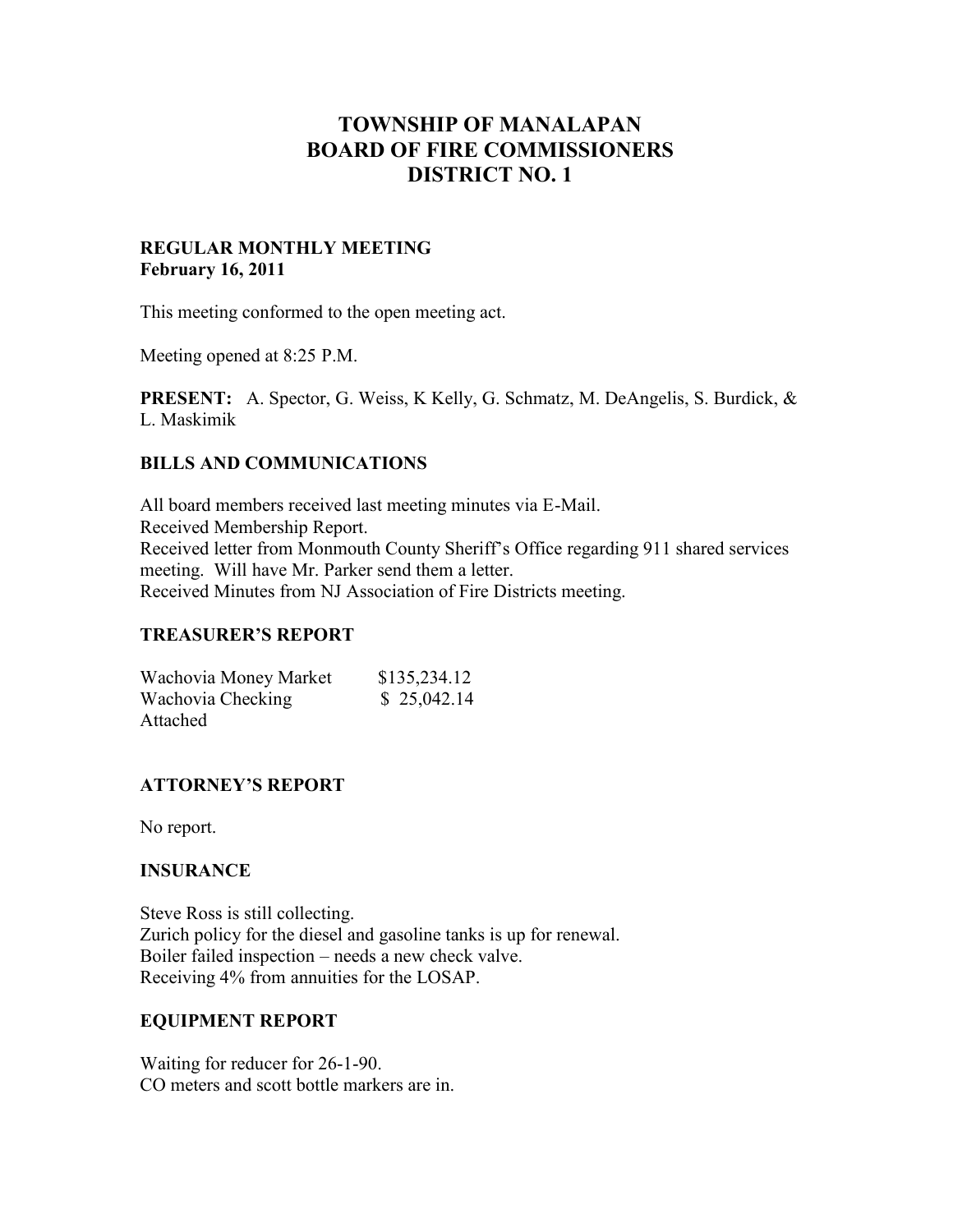# **RADIO REPORT**

No report.

# **CHIEF'S REPORT**

65 calls for the month of January.

# **TRUCK REPORT**

 $26-1-88$  – plow was put on New tires were put on the Durango.

## **ASSOCIATION REPORT**

No report.

## **TRUSTEES' REPORT**

No report.

## **OLD BUSINESS**

See attached.

#### **NEW BUSINESS**

Commissioner Kelly made a motion to pay all vouchers; this was seconded by Commissioner Schmatz. All voted aye.

Commissioner Schmatz stated that some of the defibs need repair or updating. Spoke with a representative from VE Ralph today – would like them to check out what we have and what we need.

Commissioner Kelly had all Commissioners sign the Affidavit on the audit that needs to be sent back to the State.

Commissioner Schmatz made a motion not to exceed \$700 to purchase replacement knee pads for the bunker gear; this was seconded by Commissioner Kelly. All voted aye.

Commissioner Spector made a motion not to exceed \$500 to purchase a video camera and tripod; this was seconded by Commissioner Kelly. All voted aye.

Commissioner Schmatz made a motion for \$800 to renew our Iamresponding.com program for one year; this was seconded by Commissioner DeAngelis. All voted aye.